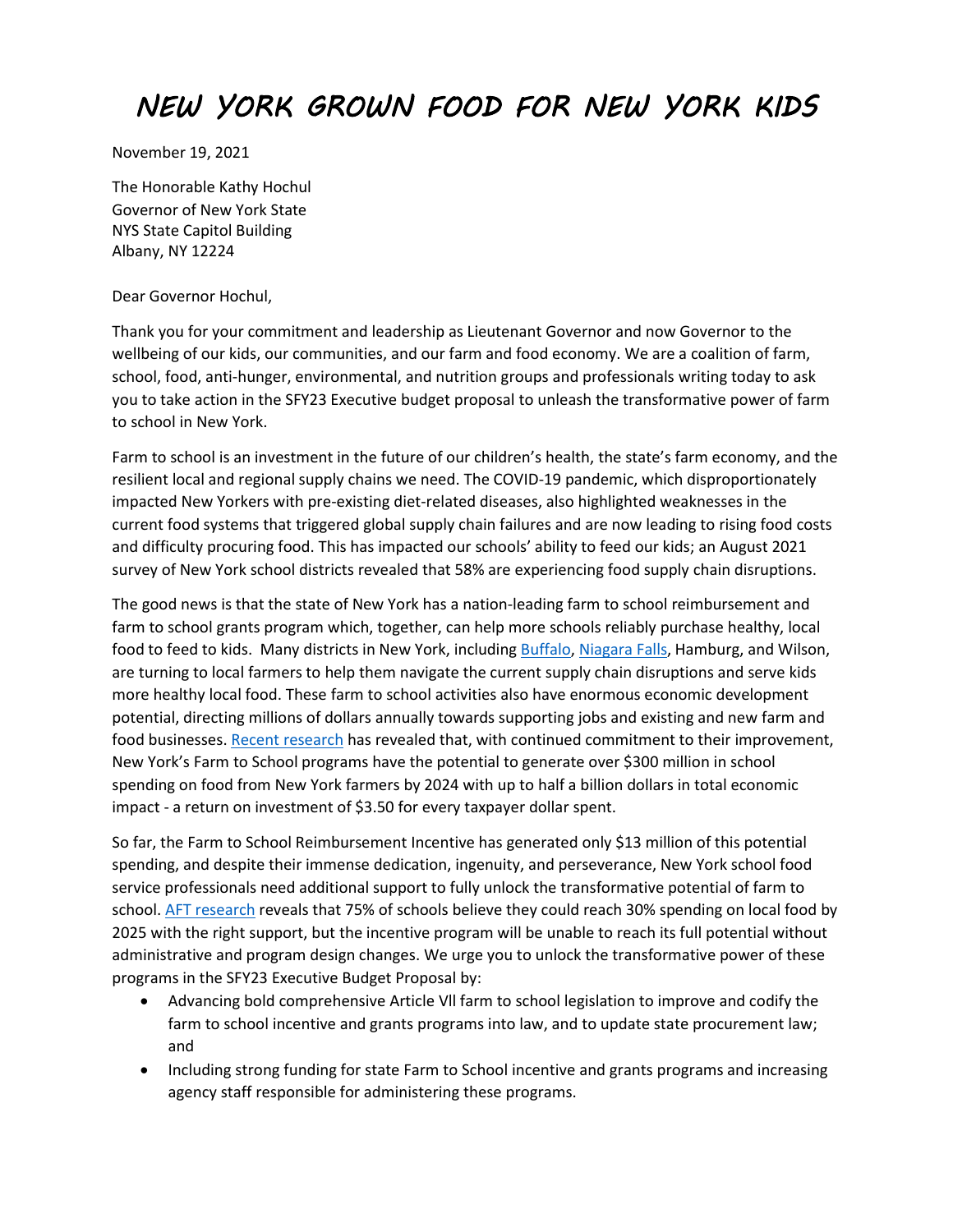**Introducing Comprehensive Legislation to Advance a Bold Vision for Farm to School in New York**

New York's incentive and grants programs have positioned New York as a national Farm to School leader by rewarding schools that spend at least 30% of their lunch budget on foods from New York farmers with quadruple their per lunch meal reimbursement, and by providing them with some of the support they need to get there. However, research has shown that the separation of lunch from other school meals, implementation challenges, and an oversubscribed farm to school grants program have stifled widespread participation in the incentive program since its inception three years ago. While it has generated substantial interest among schools, there has been only marginal growth in successful participation. We ask that you take bold action this year and introduce comprehensive farm to school legislation to improve and make these programs permanent in order to realize the full transformative power of farm to school. This legislation should include:

- Language to change the incentive program so that schools that spend 30% of *total* reimbursable meal costs on New York grown foods served at breakfast, lunch, or snack are eligible to receive an additional 30 cents in reimbursement; up to 11 additional cents per breakfast meal served and 19 cents per lunch meal served. This minimal added reimbursement and expansion of eligible meals will address current administrative challenges, empower schools across the state to increase purchasing of New York grown food, and ensure more kids have access to healthy local food throughout the school day;
- A public comment process to ensure collaborative and timely development of program implementation rules to restore trust in the program, and provide the consistency and predictability schools need to participate;
- Language to codify the highly popular state farm to school grants program which provides schools with funding for the infrastructure, training, and support they need to procure more local food; and
- Amendments to GML §103 to simplify and raise the state small purchase threshold to match the federal threshold of \$250,000 for school food purchases. This is an easy and costless way to help schools increase spending on local food.

**Advancing Strong Funding for Farm to School Incentive, Grants Program, and Administrative Staff** The benefits of continuing to invest in Farm to School at this moment are central to the efforts to keep New Yorkers healthy and to build a strong local farm and food economy more resilient to the shocks experienced during the height of the pandemic. Despite the challenges they currently face, school food service directors are still dedicated to growing their farm to school programs and pursuing the Farm to School Reimbursement Incentive. Continued budgetary support for this program is key to helping schools continue to purchase more healthy local foods, even in the face of budgetary constraints and rising food costs. In the SFY23 Executive Budget proposal we respectfully request that you maintain \$10 million in funding for the Farm to School Reimbursement Incentive, but change the program structure to provide 30 cents to schools that spend 30% of *all reimbursable school meals* on New York food products to mirror the legislative language requested above.

Since the inception of the Farm to School grants program in 2015, interest and demand for these funds have grown, and the training, job support, and equipment funding these grants provide have become instrumental to helping schools build the on-ramp to achieve 30% spending on New York grown foods. Demand for these funds in the last three grant years has been double what is available, and state funding for these activities that help schools increase local purchasing will be even more critical as schools face continued budget shortfalls and supply chain disruptions. Farm to School coordinators, essential to help schools connect with farmers and overcome procurement, administrative, and food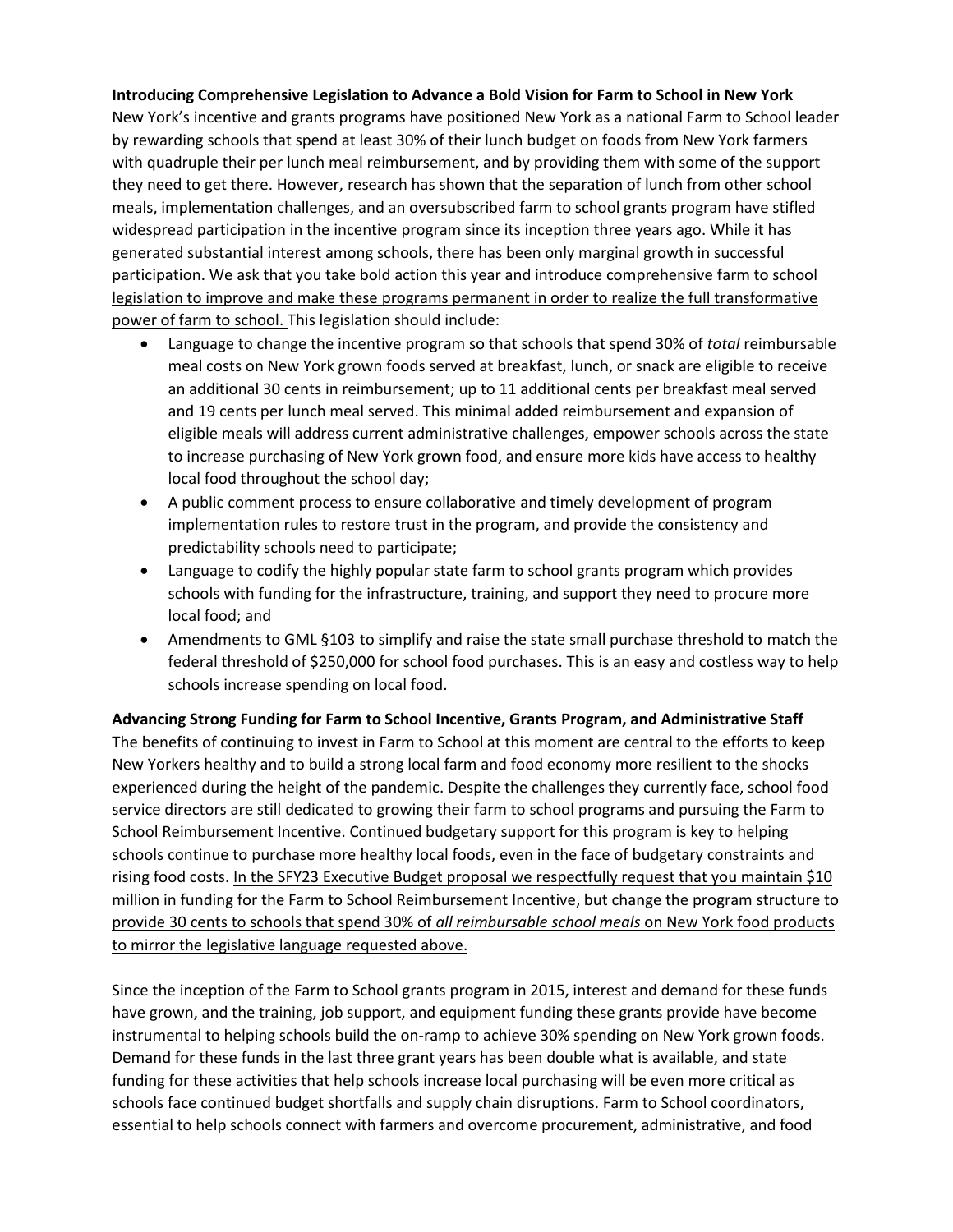preparation barriers currently holding them back, are also funded through this program. Last year, a Regional Farm to School Coordinator Program was created as a partnership between NYSDAM and Cornell with the goal of ensuring a regional coordinator was available to every school in the state. These coordinators are already making a difference in many of our communities, and we encourage your administration to expand this program to provide statewide coverage – especially since research shows that every farm to school job creates up to 2.35 more jobs in the local community. In the SFY23 Executive Budget proposal we ask that you

• Increase funding for the Farm to School grants program to \$3 million to meet demand for critical capacity building grants and to continue to fund the Regional Coordinator program at \$500,000 so schools can reach 30%, ensuring that any increases do not reduce funding for other critical agricultural programs.

The New York Department of Agriculture and Markets is an instrumental partner in both administering these programs and engaging New York farmers and producers to work with schools and other institutional purchasers. Schools have repeatedly identified the challenges they face identifying farmers or vendors they can purchase New York grown food from, and NYSDAM is working with Cornell Cooperative Extension, American Farmland Trust, the New York School Nutrition Association, and many other organizations across the state to meet those needs. In the SFY23 Executive Budget proposal we ask that you

• Add 1 additional FTE staff to the Department of Agriculture and Markets to expand work building local supply chains and supporting New York farmers in selling to schools.

Thank you again for your leadership in keeping New Yorkers safe and healthy during this pandemic, and all that you continue to do to support our farms and our schools in purchasing and serving more healthy local food. With your commitment to the strategic actions and investments above, we can continue to build farm to school to the benefit of the economy, public health, and future resilience. Thank you for considering these actions now and in the year ahead.

Sincerely,

See attached list of signatures

Cc: Richard Ball, Commissioner, New York State Department of Agriculture and Markets Betty Rosa, Commissioner, New York State Education Department Senator Michelle Hinchey, Chair, Senate Agriculture Committee Senator Shelley Mayer, Chair, Senate Education Committee Senator Rachel May, Chair, Legislative Commission on Rural Resources Senator John Liu, Chair, New York City Education Committee Senator Robert Jackson, Chair, Committee on Cities 1 Senator Jeremy Cooney, Chair, Committee on Cities 2 Assemblywoman Donna Lupardo, Chair, Assembly Agriculture Committee Assemblyman Michael Benedetto, Chair, Assembly Education Committee Assemblyman Edward Braunstein, Chair, Assembly Cities Committee Assemblyman Angelo Santabarbara, Chair, Legislative Commission on Rural Resources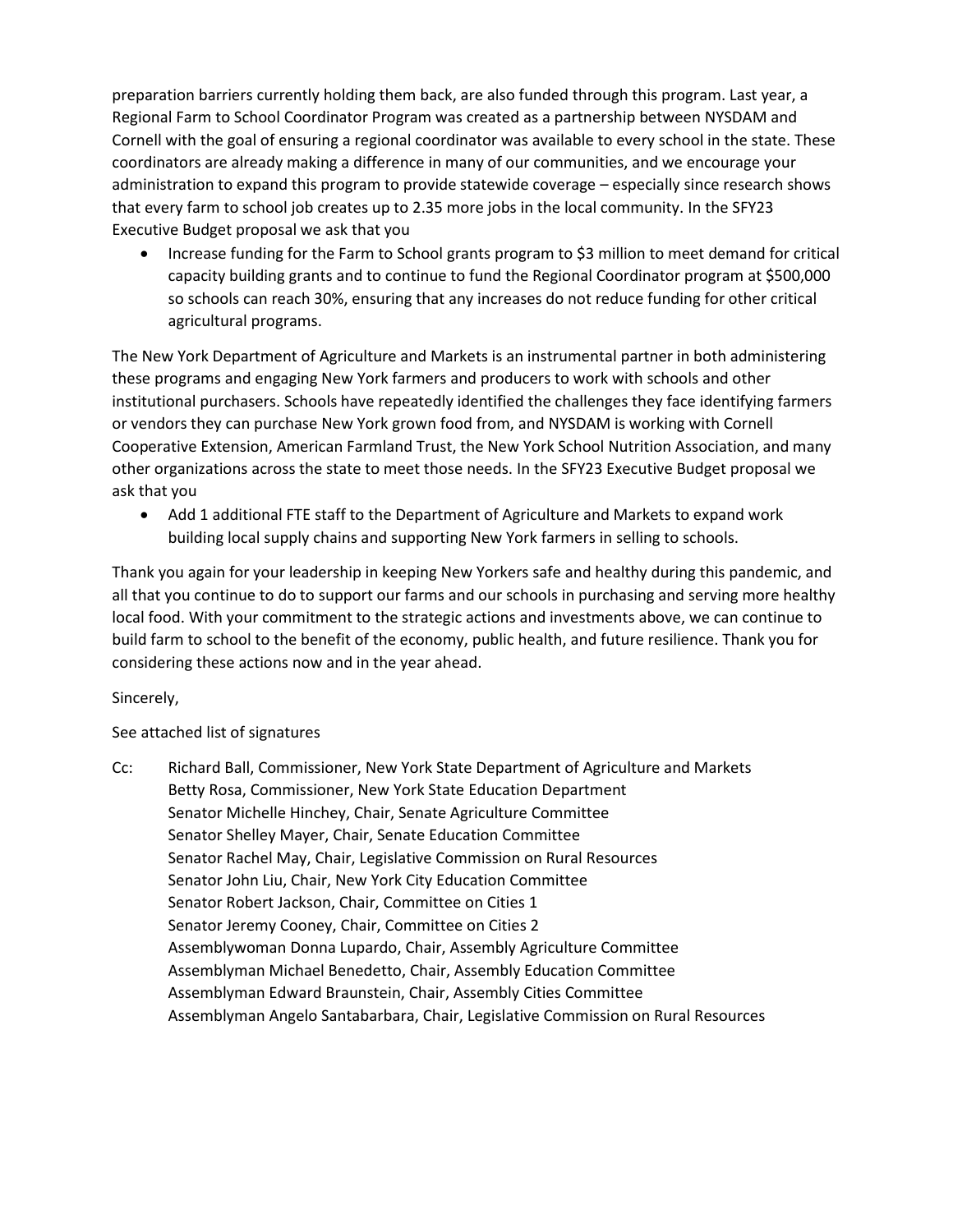Erica Goodman, New York Regional Director, American Farmland Trust

Tom Tatun, Director of Government Relations, Association of School Business Officials - New York

Kris Wicks, Food Service Director, Attica Central School District

Karen Pagano, Food Service Director, Beacon City School District

Keonna Yearwood, Farm to School Co-Director Brady Faith Center

Judiann Carmack-Fayyaz, Educator, Farm to School, Bridgehampton UFSD

Annie Hudock and Julie Raway, Senior Food Service Director and Registered Dietitian, Broome-Tioga

## BOCES

Michelle Richer, Food Service Director, Brushton-Moira CSD

Bridget O'Brien Wood, Director of Food Service, Buffalo Public Schools

Amy Klein, Chief Executive Officer, Capital Roots

Lonny Schaefer, Owner, Catskill Cattle Company

Wes Gillingham, Associate Director, Catskill Mountainkeeper

Phoebe Schreiner, Executive Director, Center for Agricultural Development and Entrepreneurship (CADE)

Jeffery Zuercher, Food Service Director, Charter School for Applied Technologies

Amanda White, Food Service Supervisor, Clyde-Savannah CSD

Ribka Getachew, Director of the NY Good Food Purchasing Program Campaign, Community Food

Advocates

Robert Edwards, Superintendent, Cortland Enlarged City SD

Kate Fullam and Miranda Capriotti, Director and Outreach & Education Manager, East End Food Institute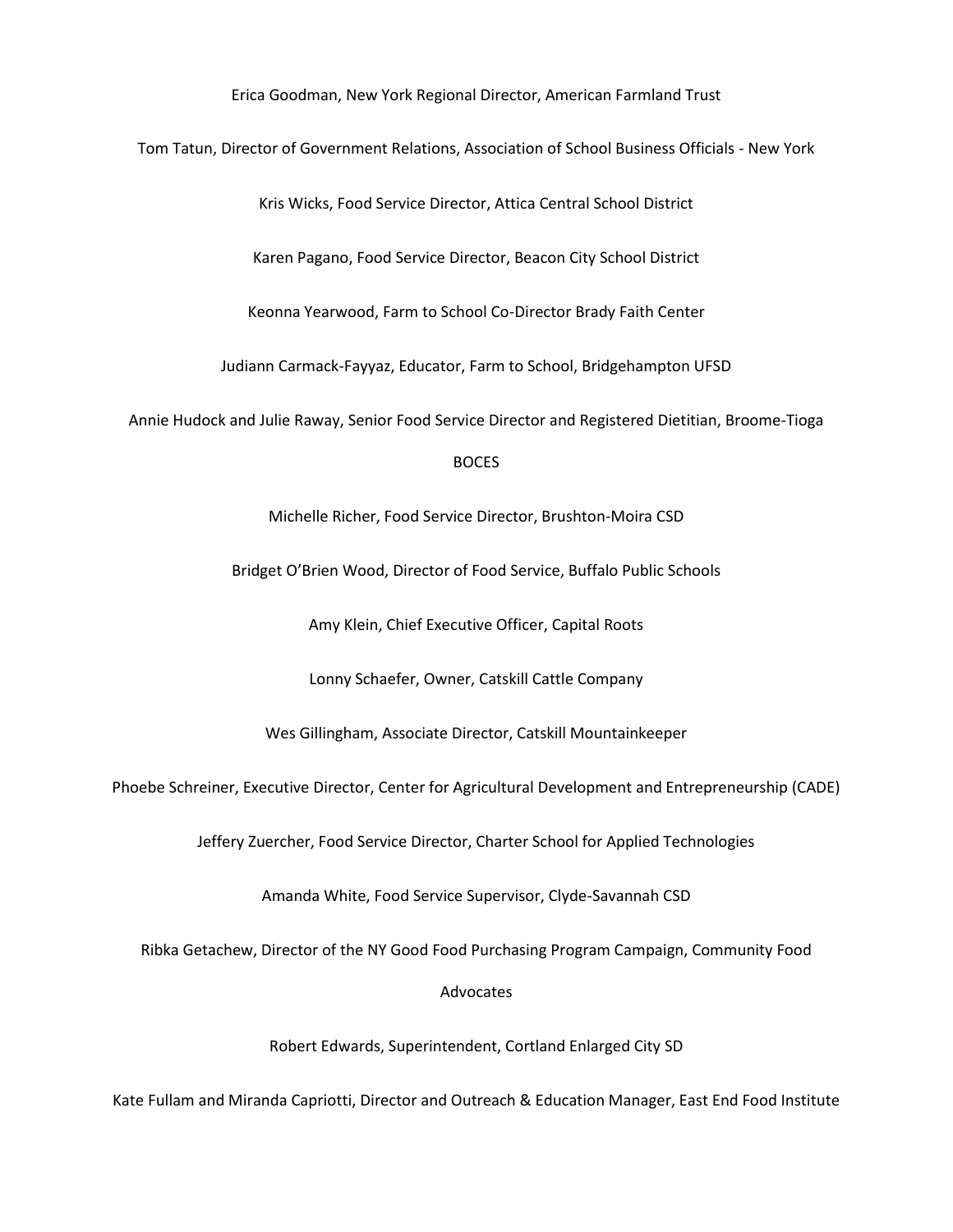Vicky Williams, Cafeteria Manager, Ellicottville CSD

Gabrielle Blavatsky, Policy Director, Equity Advocates

Nicholas Buess, Associate Director of Mobilization & Policy, Food Bank for New York City Randi Quackenbush, Director of Community Impact, Food Bank of the Southern Tier Hayley Klein, FoodCorps New Jersey/New York Program Associate Director, FoodCorps Carly Prusher, Director of School Meals, Glen Cove CSD Heather Hollis, Food Service Director, Gouverneur CSD James Gounaris, Director of Food and Nutrition Services, Great Neck UFSD Anne Rich, Food Service Director, Hamburg Central Schools Chris Hartman, President, Headwater Food Hub Claire Barnett, Executive Director, Healthy Schools Network Thomas Turck, Superintendent of Schools, Homer CSD Jori Wekin, Director, Hub on the Hill, Inc Todd Erling, Executive Director, Hudson Valley AgriBusiness Development Corp Sarah Brannen, Associate Director, Hudson Valley Farm Hub Sherry Tomasky, Director of Communications and Public Affairs, Hunger Solutions New York Dave Dunn, Food Service Director, Kingston City SD Tami Augugliaro, Director of Food Service, Lancaster CSD Jenny Clark, Co-leader Farm Club, Marion Elementary School Patrick Brady, Superintendent, Massena CSD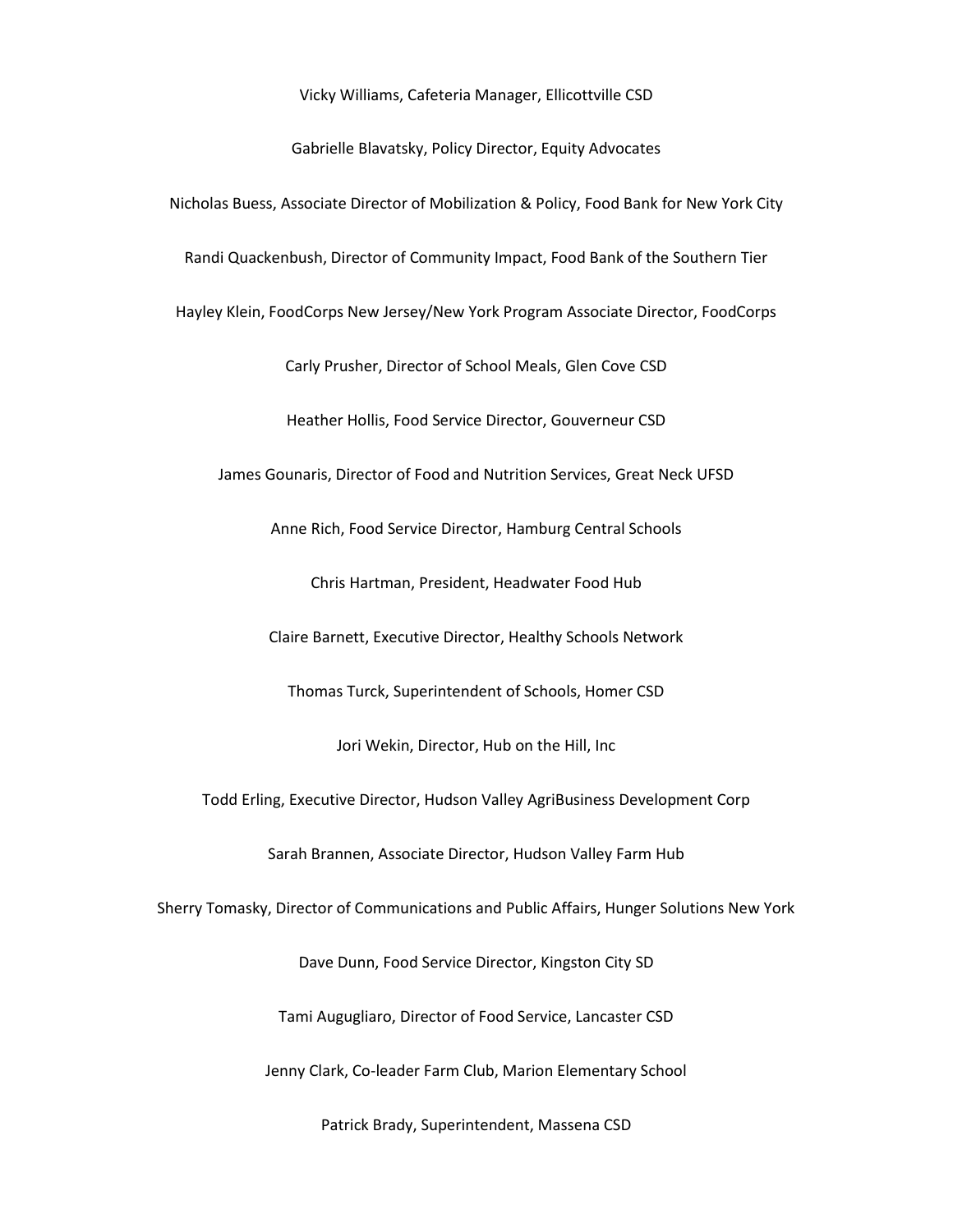Melinda McCool, Superintendent, McGraw CSD

Cynthia Haskins, President and CEO, New York Apple Association

Renee St. Jacques, Associate Director of Public Policy, New York Farm Bureau

Patrick McClellan, Policy Director, New York League of Conservation Voters

Donna Riviello and Jennifer Martin, President and Executive Director, New York School Nutrition Association

Domenico Barile Jr, Food Service Director, Niagara Wheatfield CSD

Rachel Sabella, Director, No Kid Hungry New York

Katie Baildon, Policy Coordinator, Northeast Organic Farming Association of New York

Mark-Antonio Smith, Founder & CEO, The Nurtury for Kids, LLC

Jessica Garay, Public Policy Coordinator, NYS Academy of Nutrition and Dietetics

Sara Wall Bollinger, Director for Strategic Development, NYS Association for Rural Health

Kyle McCauley Belokopitsky, Executive Director, NYS Parent Teacher Association

Brian Fessler, Director of Governmental Relations, NYS School Boards Association

Christine Hutchinson, Director, Our Core

Robert R. Ike, Ed.D., Superintendent, Palmyra-Macedon CSD

Maureen Branagan, Director of Child Nutrition, Rocky Point UFSD

Mark Bordeau, Executive Director, Rural Health Network of South Central NY

David Little, Executive Director, Rural Schools Association of New York State

Ruth Pino, Food Service Manager, Saranac Lake CSD